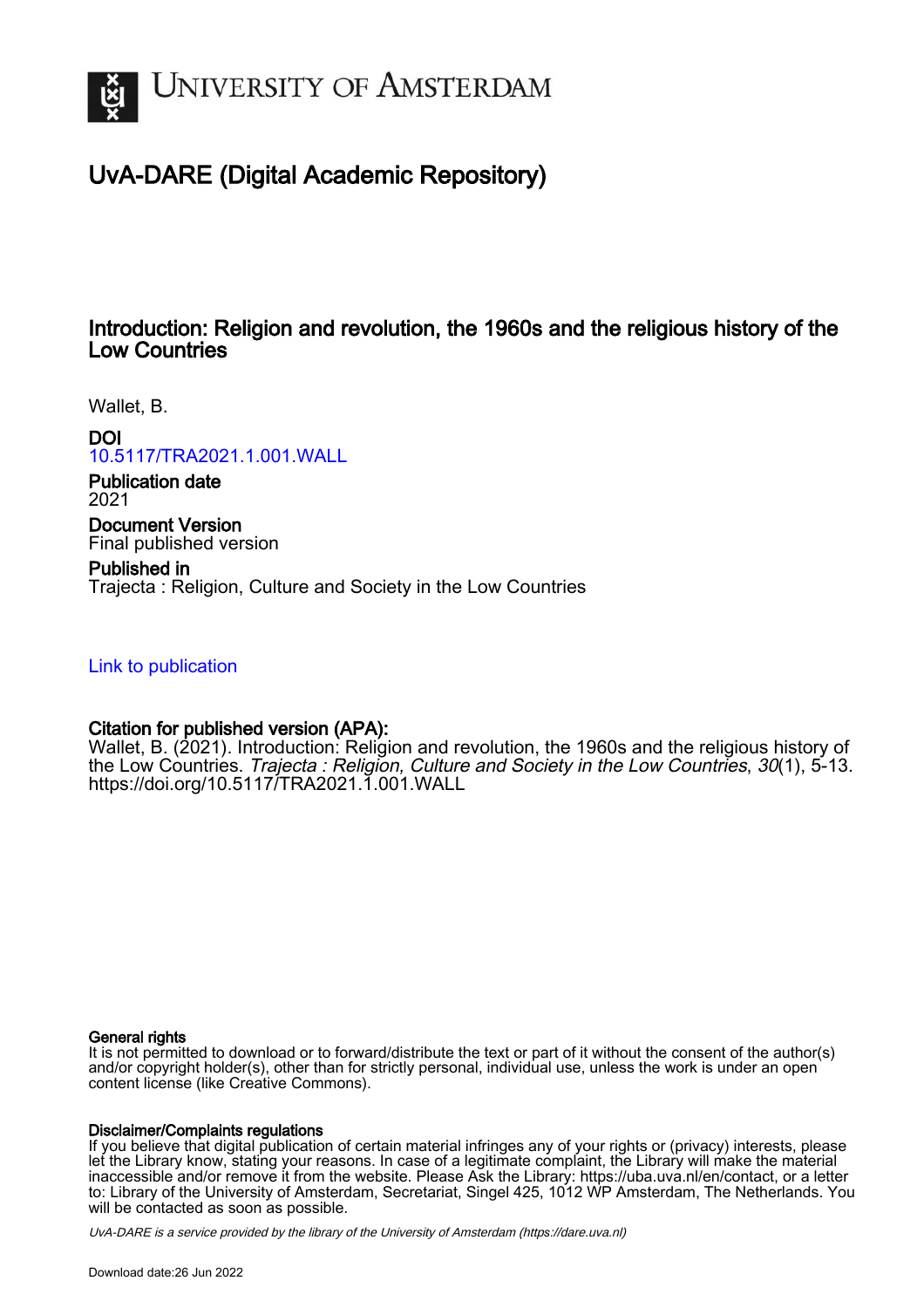

# **Introduction: Religion and revolution, the 1960s and the religious history of the Low Countries**

Bart Wallet

The 1960s have acquired almost mythical status in Western collective memory as an era of liberation, the beginning of a brave new world in which the individual gained her/his freedom from stifling collectives. Yet for others the same decade symbolizes an era of decline of almost biblical proportions, the source of all kinds of evil, the period in which traditional morality and collective institutions such as churches came under attack and rapidly gave way to new articulations of identity. These two evaluations of the 1960s have in common the interpretation of this decade as a seismic period of change in which traditional political patterns were challenged, new cultural expressions came to the fore, and most of all religion lost its privileged position as main provider of collective morality. A quick scan in databases with Dutch language newspapers and journals demonstrates how the 'sixties' in popular imagination are closely tied to concepts such as secularisation and deconfessionalisation. The 1960s are perceived as the start of a period of declining religion and religious structures.<sup>1</sup>

Scholarship has challenged these popular interpretations, often indebted to popularisations of the classical secularisation thesis. First, the notions of religion and secularisation are in intensive processes of redefinition, in which both often are no longer presented as sheer opposites, but rather as part of a continuum, that leaves space for all kinds of interactions between the two.<sup>2</sup> Second, the debate on the evaluation of the 'sixties' has also been re-opened. Was this really the decade in which things started to change, or should we look at the 1950s, or rather at the 1970s? This results in new historical reconstructions that embed the 1960s in longer trajectories of changing cultural conditions, thus enabling us to better distinguish between continuities and discontinuities.3

<sup>1</sup> Consulted are Delpher for newspapers and journals until 1995 and NexisUni from media since 1995, using strings such as "jaren zestig", "zestiger jaren", "Jaren 1960" en "sixties".

<sup>2</sup> Hunter, 'Secularisation'; Paul, *Secularisatie*. For a reformulation of the secularisation thesis: Martin, *On Secularization*.

<sup>3</sup> Van Rooden, 'Oral history en het vreemde sterven'; Van Dam, 'Constructing a Modern Society Through "Depillarization"'.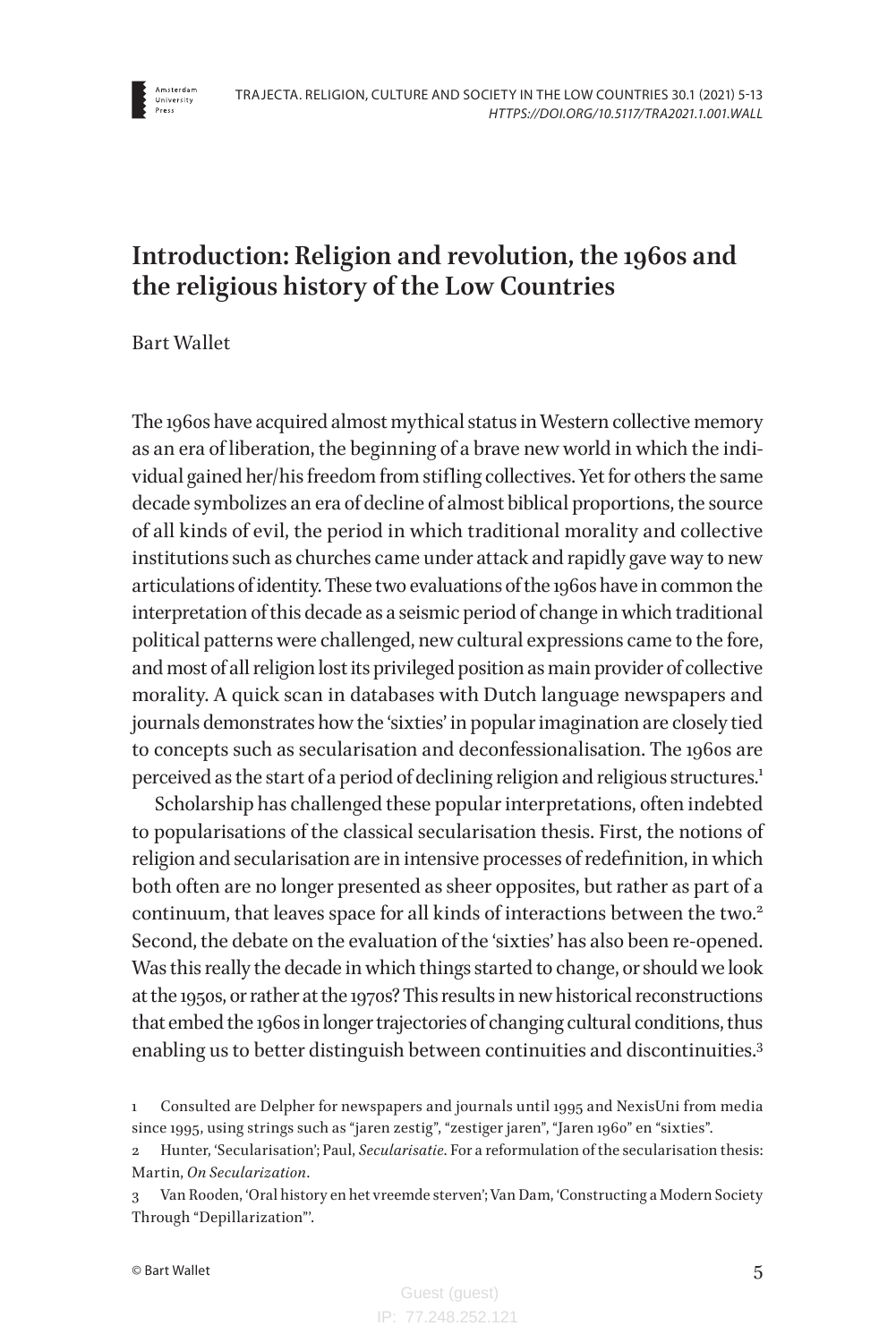With this thematic issue, *Trajecta* seeks to contribute to these debates. We want to challenge popular one-dimensional interpretations of religion in the 1960s and instead offer more nuanced approaches to questions of religion and secularization in this decade.4 In what respect, we wonder, was religion a source of inspiration for those involved in the 'cultural revolution'? How did individual people combine religion and new types of belonging? How did established religious institutions act and react to challenges from without and from within? And how did new types of religious identification develop in Belgium and the Netherlands – ranging from evangelicalism to Buddhism and Islam? We aim to rediscover religion as one of the sources behind the processes of cultural renewal that have commonly been associated with the 1960s.

The papers presented in this volume and the upcoming ones of *Trajecta*  sketch a varied and nuanced image of the changing roles of religion(s) in the 'sixties', ranging from analyses of religious art and architecture to youth culture, press, relief work and army chaplains. Taken together they enable us to briefly revisit a few of the most important issues at hand in order to further academic debate on the religious dynamics of the 1960s in the Netherlands and Belgium.

#### **Periodisation**

The 'sixties' have become more than just a decade, now functioning as a metaphor for the associated cultural revolution. The elements that made up the cultural revolution, and that are still today perceived as its heritage, are deeply rooted in preceding historical periods. First, it picks up on the Enlightenment tradition, especially in its more radical variant, emphasising individual freedom and secularism. Second, as demonstrated by Rüdiger Safranski, it continues the project of Romanticism, with its emphasis on authenticity, freedom of expression and the inner soul.5 Third, it is tightly knit to the phenomenon commonly labelled as modernisation, starting in the nineteenth century and culminating in the 'sixties' as an era in which many aspects of modernity enjoyed a breakthrough in Western societies.<sup>6</sup>

Today, these complex and intertwined intellectual and cultural backgrounds to the 'sixties' have received ample attention in scholarship. Yet it is good to stress here how much the 1960s were part of much longer processes that started way before the period itself, and continued no less steadily thereafter.

<sup>4</sup> Continuing the trajectory sketched in: Van Dam and Van Trigt, 'Religious Regimes'.

<sup>5</sup> Safranski, *Romantik,* 370-394.

<sup>6</sup> Weir, *Secularism and Religion,* 1-28.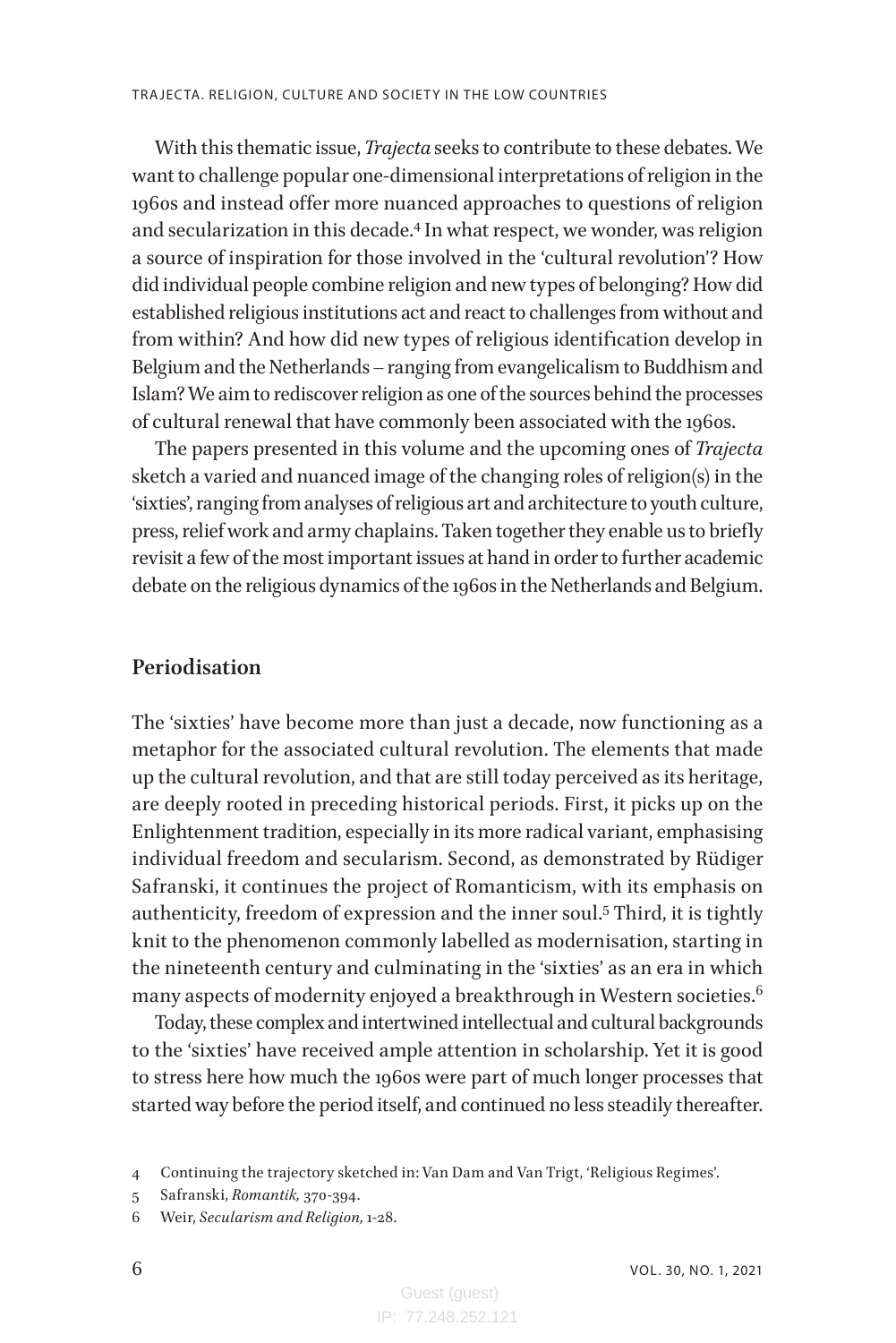The more immediate context needs also to be included into the picture, as various contributions in this *Trajecta* issue rightly argue. First, the presence of the history, heritage and memory of the Second World War was all around, and part of the seismic shock caused by the war reached Western societies only in the 'sixties'. In particular, the Holocaust received more attention, resulting in part from the 1961 Eichmann trial. This left a large imprint on the rethinking of ethical questions, public morality and political solidarity with suppressed peoples. Second, the 'sixties' are located in the heart of the ongoing Cold War, which not only constituted a political and military stand-off between East and West, but also an ideological clash within Western societies between capitalism and communism. These large questions loomed over the cultural debates of the 1960s and inspired both proponents and opponents of Marxism. The topic of religion and the secular in this period is neatly connected to each of the two wars and the pertinent ethical and philosophical questions raised by these.

While the metaphoric use of the 'sixties' is quite unchallenged, the historical embeddedness of the 1960s in the preceding and succeeding decades is also stressed by many scholars in the articles in *Trajecta*. Already by the 1950s, cultural shifts occurred in Western societies. Thse shifts continued to develop throughout the 1960s and gained even more widespread support during the 1970s.7 This results in a more layered understanding of aspects of the 'cultural revolution', including religious phenomena and the development of secular spaces. It also reveals the fact that many so-called traditional institutions that were so widely respected in the 1950s, including the churches, were among the spaces that served as cradle for cultural, political and religious renewal.

By far one of the most important considerations for critical studies of the 'sixties' is to beware of finalism. In contemporary ideologies the 1960s are often presented as the period that, for better or for worse, is the cradle of today's western culture. This implies that often quite linear trajectories are suggested from the 1960s until today, including on religion and the secular. In practice, this means that the 'sixties' are interpreted as a major break with a predominantly religious, Christian worldview, and the turning point towards a rapid secularisation of society. From the present situation of quite secularised Belgian and Dutch societies, the interpretation of the 'sixties' is heavily coloured and perceived as secularising.8 The *Trajecta* volume, however, raises the question of whether or not this does justice to the motives and objectives of many leading figures in the 1960s. It argues that religious convictions were

<sup>7</sup> Harinck and Van Trigt (eds.), *In de vergifkast*; Sengers, *The Dutch and Their Gods*; Paul, 'The Sociological Myth'; Hellema, *Nederland en de Jaren zeventig,* 11-19.

<sup>8</sup> Cf. Gauvreau and Heathorn (eds.), *The Sixties and Beyond.*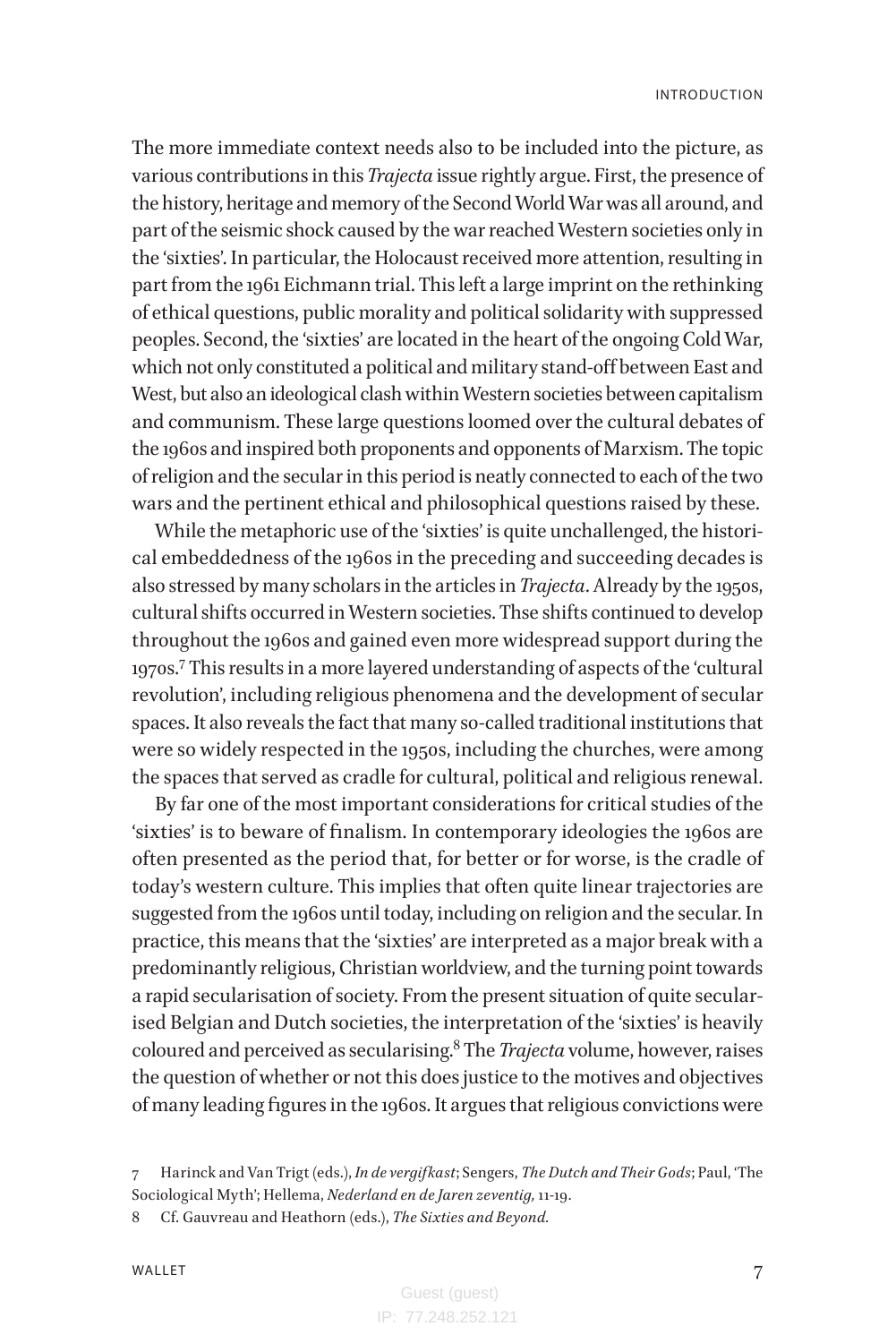among the major components behind the 'cultural revolution' and many agents themselves interpreted the 1960s as an era of religious renewal and rebirth. Due to finalistic assumptions, these perspectives from within the 1960s have been overshadowed for too long by perspectives developed afterwards.

### **Geography**

One of the dominant trends in contemporary historiography is to reconstruct the past beyond the realm of the nation-state. This means reclaiming hitherto overlooked spaces such as regions and cultural realms and reassessing the local and the global levels. The field of Global History, for instance, is studying the worldwide flow of ideas, ideologies, products, and artifacts, connecting various parts of the world in political, cultural, and economic structures. This has been a promising path, especially for the study of the 'global sixties', as the cultural dynamics unleashed in the decade swept throughout the western world. Still, many studies of the era restrict themselves to the national level.

The policy of our journal is to simultaneously study the Belgian and Dutch cases, thus enabling scholars to assess cultural continuities across national borders, and to identify differences and varieties. Although most articles still restrict themselves to one of the two nation-states, bringing them together in one volume already opens up the possibility for cross-border analysis. Various overlapping regional concepts seem to have played an important role in the religious dynamics of the 1960s. First, the cultural arena shaped by the Dutch language, stretching from the north of the Netherlands to the south of Flanders, probably even including part of French Flanders. Some media were read and watched across the borders, while intellectuals and their books went back and forth. Second, the predominant Catholic identity of Belgian society and the southern provinces of the Netherlands likewise constituted a cultural space of exchange, inspiration, and internal dialogue. The Second Vatican Council resulted in widespread calls for change and renewal in the Catholic dioceses across the Low Countries.<sup>9</sup> Such transnational spaces of communication propelled the spread of new ideas and ideologies, even though it could work out very differently given the dissimilar political conditions on both sides of the national border. The articles in these issues invite a reconstruction of the regional networks beyond the nation-state as vital cultural realms in order to understand the dynamics of the 1960s.

9 See the issue of *Trajecta* 2013 devoted to the Second Vatican Council and the Low Countries.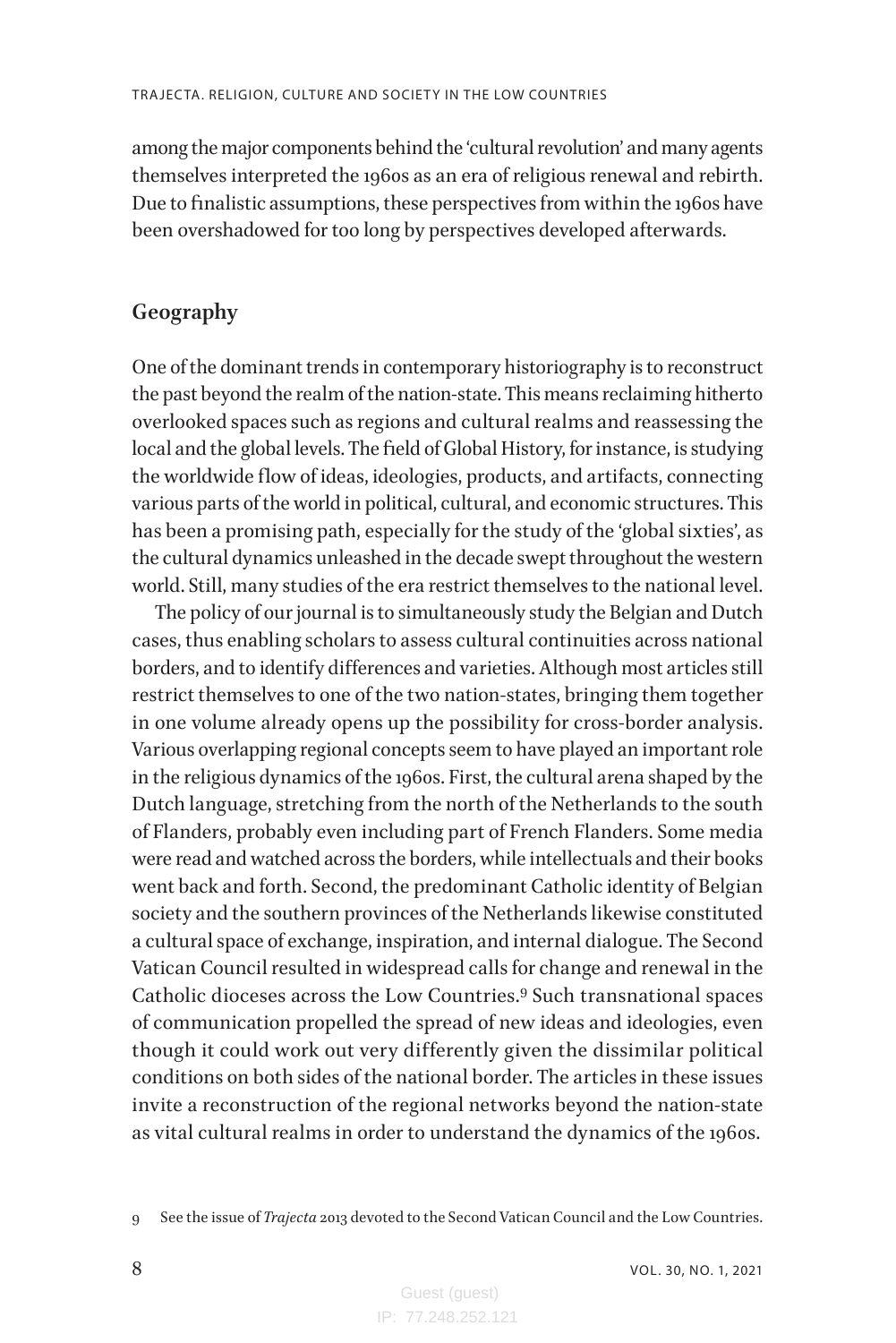INTRODUCTION

International influences, especially from America, France and Germany, have not gone unnoticed in present scholarship. New types of solidarity with oppressed peoples developed during the decade, resulting in networks of support and relief work in the so-called Third World. Religion and religious networks quite often played a significant role in these activities in Africa, Asia and Latin America, but also contributed to exchanges and the transfer of ideas to the Low Countries. Now, what the postcolonial angle means for the religious dynamics of the 1960s in Belgium and the Netherlands is still notably under-researched, and also this *Trajecta* issue will unfortunately not contribute much to this as of yet. The processes of decolonisation of Indonesia (1945-1949), Congo (1960), and Suriname (1975) as well as post-war migration had an important impact on the religious landscape. New strands of evangelicalism migrated to the Low Countries, as did various types of Islam and Hinduism. Religion and migration became deeply entangled histories. Moreover, Eastern religions and spiritual practices became attractive for pockets of society disillusioned with established religions and Western models of thinking.10 The 1960s thus were a crucial decade in the pluralisation of the religious landscape, only further developed by labour migration from the Mediterranean area.<sup>11</sup>

#### **Religion and the secular**

This *Trajecta* issue departs from two premisses. First, in order to properly assess the dynamics of religion and religiosity in the 1960s it is imperative to include the secular. Not by claiming, as some do, that the secular itself is another type of religious belonging, but rather since the secular becomes an important discursive element in contemporaneous and contemporary debates on religion in the 1960s. Analysing religion cannot be done without including the secular, and – vice versa – studying the secular is impossible without including the religious.<sup>12</sup> Both are not understood as merely exclusive opposites, but rather as two sides of a wide spectrum.13 As the philosopher Charles Taylor has argued, religion and the secular both vie for the adherence of westerners, neither being the default option any longer.14 Religious and/ or secular belonging have become dynamic categories, where people relate

<sup>10</sup> Campbell, *Easternization of the West*.

<sup>11</sup> Knippenberg, 'Secularisation and the Rise of Immigrant Religions'; Çitak, 'Religion, Ethnicity and Transnationalism'.

<sup>12</sup> Willaime, 'La sécularisation'; Brown, 'Gender, Christianity, and the Rise of No Religion'.

<sup>13</sup> Cf. Weir, *Secularism and Religion*, 66-104; Dobbelaere, 'Religion and Politics in Belgium'.

<sup>14</sup> Taylor, *A Secular Age.*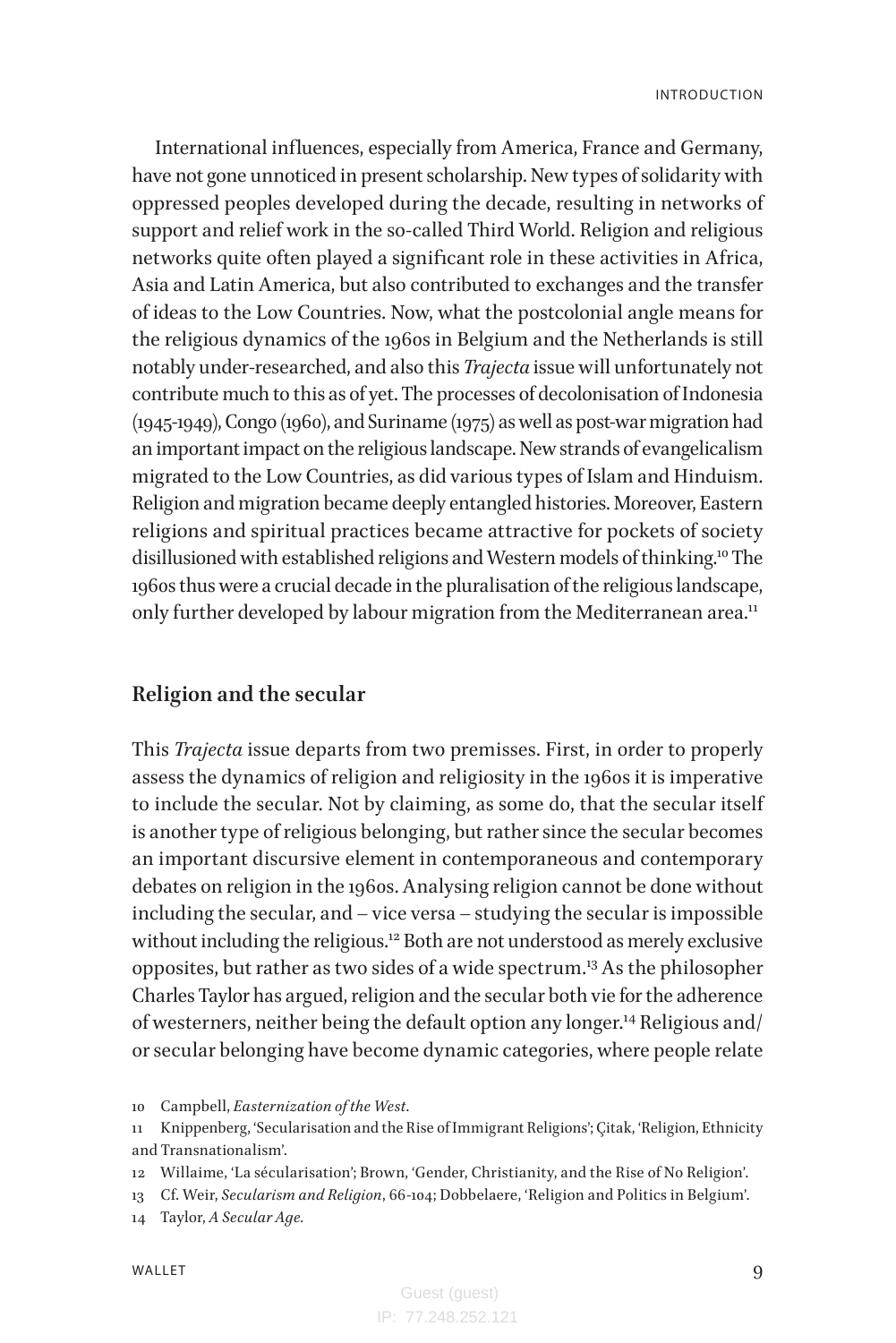to differently in various phases of their lives. So, instead of static concepts, they are here perceived as dynamic, fluid and performative spaces.

Second, it is pertinent to speak of religion rather than church(es), meaning that these contributions need to be read as operating in the field of religious history rather than church history. The latter risks restricting itself to the dynamics of established church institutions, whereas the former includes all forms of religiosity, including non-traditional ones, and beliefs and practices within and without churches, synagogues and mosques. This helps to analyse bottom-up processes, the rise of new types of religious belonging, and the myriad ways of combining elements from various religious and non-religious traditions in everyday life. Consequently, this also deconstructs a discourse focusing on the perceived breakdown of church institutions, instead highlighting the flexibility and fluidity of religion both within and without traditional religions and religious institutions.

The papers assembled here document the dynamics between religion and the secular. On the one hand, it appears that the realm of the religious is one of the spaces where secular ideas are tested, developed and even adopted, often in conjunction with religious elements. On the other hand, there is a lot of religiosity in the secular realm, where both traditional religions, *petits religions* and new religions inspire people in their individual development, quest for authenticity, international solidarity and activism. Both religion and the secular are indispensable lenses for better understanding the complexities of the cultural revolution. Religion and the secular appear to be overlapping areas with fluid borders.

Within the realm of the religious several processes take place instantly.<sup>15</sup> First, as recorded, religious spaces were breeding places for the cultural revolution, political engagement and societal renewal. Second, within established religions there are many who experience the 1960s as an era of religious renewal, a period of a new renaissance or reformation, that would lead to more intense religious experiences and to churches better equipped to deal with everyday life.<sup>16</sup> Third, yet others perceived the cultural changes and progressive religious renewal with growing suspicion, leading to new types of religious mobilisation resulting in the creation of a counterculture. These include traditionalist Catholics declining the innovations of the Second Vatican Council, instead clinging to the Tridentine liturgy and dogmatics; but also conservative orthodox Reformed protestants, regrouping in self-chosen segregated spaces with schools and media of their own liking; and finally, evangelicals, inspired by American examples, combining

16 Horn, *The Spirit of Vatican II*; Luykx, 'Andere katholieken en de jaren zestig'.

<sup>15</sup> Cf. for contemporary American developments: Ellwood, *The Sixties Spiritual Awakening.*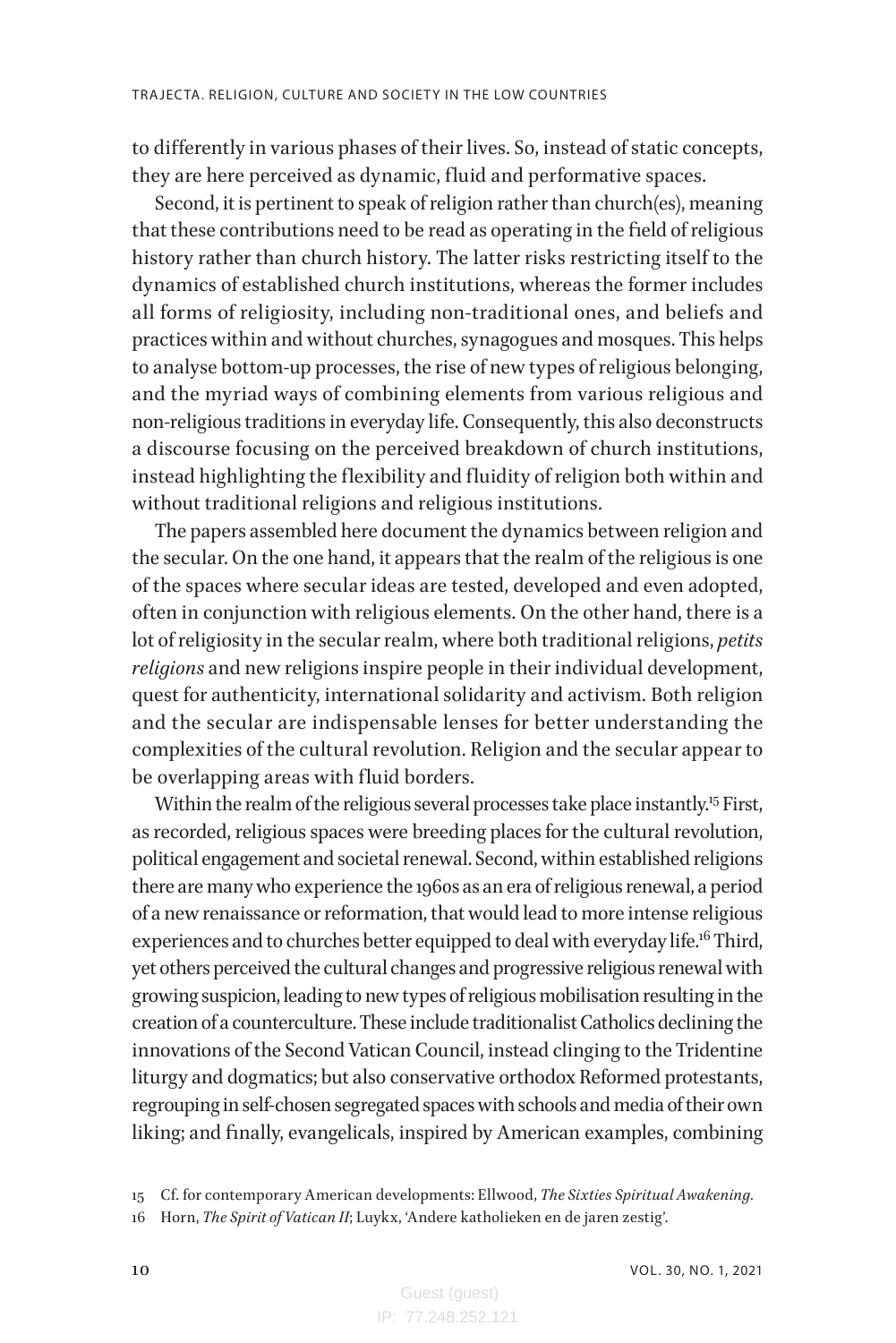strict Orthodox beliefs with contemporary communicative and media strategies.<sup>17</sup> All these processes taken together resulted in a growing pluralisation of the religious landscape, with considerable overlap with secular spheres.

#### **Individual and collective**

At the heart of it all, there seems to have been a renegotiation of the individual and the collective spheres. There was a clear tendency for more autonomy for the individual, including the emancipation of women and sexual identities. This resulted in processes of adjusting laws to new conceptions of the relations between state and citizens. It also meant new attention to authenticity as the individual's strategy to construct her/his own identity independently from prescribed collective patterns. The quest for authenticity translated in growing attention to psychology and psychiatry, just as much as to old and new types of spirituality. This may or may not have had a religious angle, it clearly operated in the larger market of religious emotions, sentiments and practices. Oriental religions, yoga, sufi mysticism, born-again evangelical spirituality and the monastic Communauté de Taizé each vied for the individual's soul and offered rituals and ideas instrumental in the quest for the inner self. $18$ 

Ultimately, another very much simultaneous process took place, namely the development of new forms of collective mobilisation. Political activism reached a new high and mobilised many in parties, associations, unions, and clubs. Next to activism on behalf of local or national political issues, of particular interest here are new types of worldwide solidarity. Relief work and political activism went hand in hand, directed at poorer nations, decolonizing countries and people suffering under oppressive political regimes. Whereas class was one of the mobilising forces, ideology and, indeed, religion is as well. Global religious networks form a major context for the rise of all kinds of NGOs devoted to fair trade, human rights, environmental issues and relief work.<sup>19</sup>

Stress on the authentic self and engagement on behalf of larger, often global issues were not opposites but went hand in hand. Collective organisation relied more and more on the individual's expressed will to engage, rather than following paths traditionally taken by this generation and preceding ones. This resulted in new organisational structures, changing the societal landscape, with more agency for individuals. It also meant

<sup>17</sup> Wallet, Krabbendam and Prins (eds.), *Evangelicals in the Low Countries*.

<sup>18</sup> Knibbe, *Faith in the Familiar.*

<sup>19</sup> Van Dam, 'Moralizing Postcolonial Consumer Society'.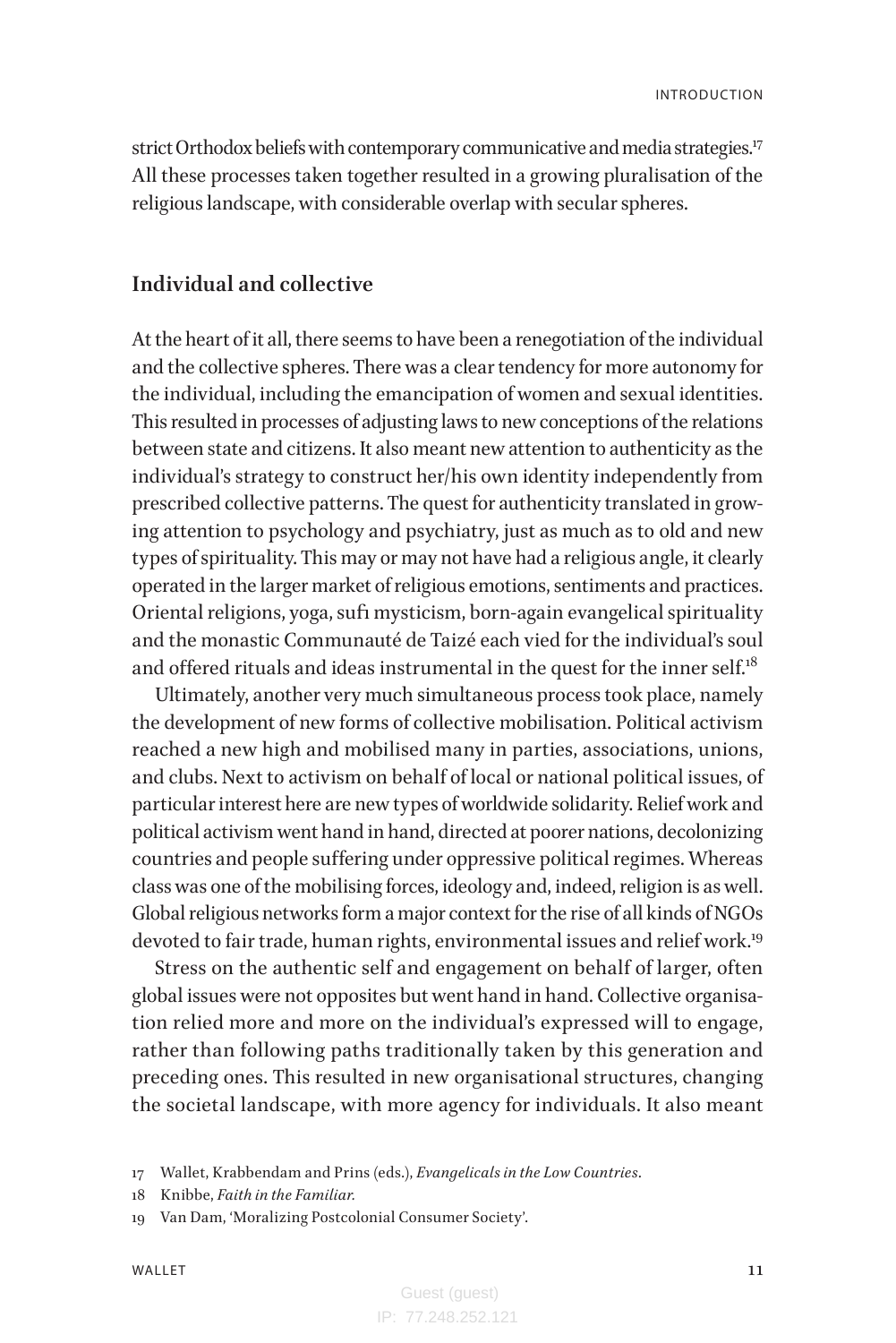more fluidity and flexibility, with changing political conditions, cultural trends and economic demands. Some initiatives solidified their position, many others faded away.

The papers presented in this volume and the upcoming ones invite scholars to reflect once more on the dynamics of religion and revolution in the 1960s. They document the transformation of religions and the transformative power of religion in societies and they demonstrate the myriad entanglements of the religious and the secular. Just as much as the cultural revolution provoked countercultural mobilisation of religious groups, it was prepared, conducted and received by others who equally invoked religion into their project. The shifting borders and ongoing engagement between notions of religion and revolution are among the results of these papers.

### **Bibliography**

- Brown, Callum G., 'Gender, Christianity, and the Rise of No Religion: The Heritage of the Sixties in Britain', In: Michael Gauvreau and Stephen J. Heathorn (eds.), *The Sixties and Beyond: Dechristianization in North America and Western Europe, 1945-2000* (Toronto, 2019), 39-59.
- Campbell, Colin, *Easternization of the West. A Thematic Account of Cultural Change in the Modern Era,* Boulder, CO/London, 2007.
- Çitak, Zana, 'Religion, Ethnicity and Transnationalism: Turkish Islam in Belgium.' *Journal of church and state,* 53 (2011) 2, 222-242.
- Dam, Peter van, 'Moralizing Postcolonial Consumer Society: Fair Trade in the Netherlands, 1964–1997.' *International review of social history*, 61 (2016) 2, 223-250.
- Dam, Peter van, 'Constructing a Modern Society Through 'Depillarization'. Understanding Post-War History as Gradual Change.' *Journal of historical sociology,* 28 (2015) 3, 291-313.
- Dam, Peter van, and Paul van Trigt, 'Religious Regimes: Rethinking the Societal Role of Religion in Post-War Europe.' *Contemporary European history,* 24 (2015) 2, 213-232.
- Dobbelaere, Karel, 'Religion and Politics in Belgium: From an Institutionalized Manifest Catholic to a Latent Christian Pillar.' *Politikologija religije,* 4 (2017) 2, 283-296.
- Ellwood, Robert S., *The Sixties Spiritual Awakening: American Religion Moves from Modern to Postmodern*. New Brunswick, N.J., 1994.
- Gauvreau, Michael, and Stephen J. Heathorn (eds.), *The Sixties and Beyond: Dechristianization in North America and Western Europe, 1945-2000*. Toronto, 2019.